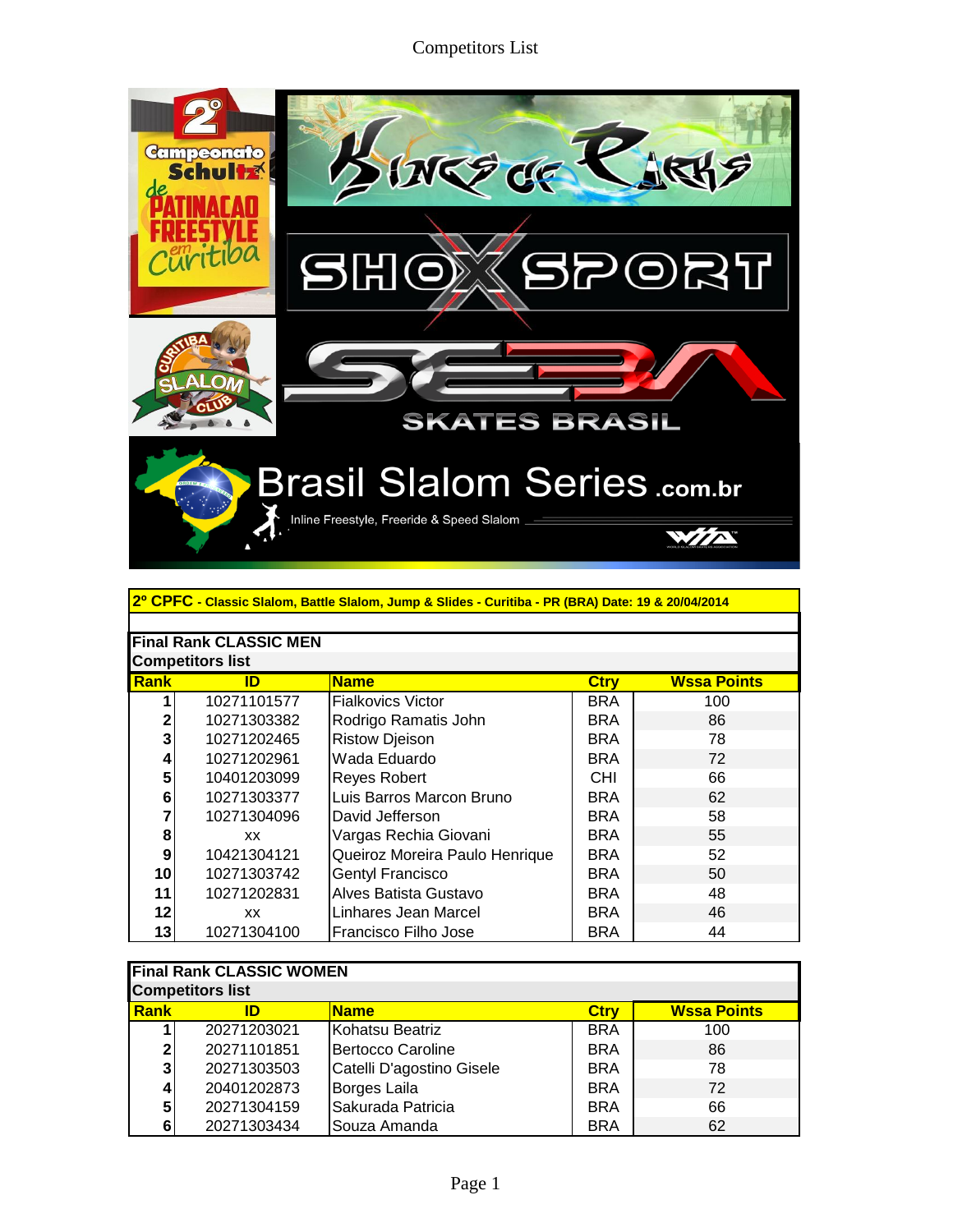| <b>Final Rank BATTLE MEN</b> |             |                                |             |                    |  |
|------------------------------|-------------|--------------------------------|-------------|--------------------|--|
| <b>Competitors list</b>      |             |                                |             |                    |  |
| Rank                         | ID          | <b>Name</b>                    | <b>Ctry</b> | <b>Wssa Points</b> |  |
| 1                            | 10271101577 | <b>Fialkovics Victor</b>       | <b>BRA</b>  | 100                |  |
| $\mathbf 2$                  | 10271303382 | Rodrigo Ramatis John           | <b>BRA</b>  | 86                 |  |
| 3                            | <b>XX</b>   | Santos Maxwell                 | <b>BRA</b>  | 78                 |  |
| 4                            | 10271202961 | Wada Eduardo                   | <b>BRA</b>  | 72                 |  |
| 5                            | 10271202465 | <b>Ristow Djeison</b>          | <b>BRA</b>  | 66                 |  |
| 6                            | <b>XX</b>   | Vargas Rechia Giovani          | <b>BRA</b>  | 62                 |  |
| 7                            | 10271303377 | Luis Barros Marcon Bruno       | <b>BRA</b>  | 58                 |  |
| 8                            | 10421304121 | Queiroz Moreira Paulo Henrique | <b>BRA</b>  | 55                 |  |
| 9                            | 10271101854 | Szics Diogo Souza              | <b>BRA</b>  | 52                 |  |
| 9                            | 10401203099 | Reyes Robert                   | <b>CHI</b>  | 50                 |  |
| 9                            | 10271304100 | Francisco Filho Jose           | <b>BRA</b>  | 48                 |  |
| 9                            | 10271303370 | Da Silva Leonel                | <b>BRA</b>  | 46                 |  |
| 13                           | XX          | Costa do Nascimento Romar      | BRA         | 44                 |  |
| 13                           | <b>XX</b>   | Sammarone Fabio                | <b>BRA</b>  | 43                 |  |
| 13                           | 10271304096 | David Jefferson                | <b>BRA</b>  | 41                 |  |
| 13                           | XX          | Almeida Alexandre              | <b>BRA</b>  | 40                 |  |
| 13                           | 10271303742 | <b>Gentyl Francisco</b>        | <b>BRA</b>  | 38                 |  |
| 13                           | XX          | Souza Cleiton                  | <b>BRA</b>  | 37                 |  |
| 19                           | 10271202831 | Alves Batista Gustavo          | <b>BRA</b>  | 36                 |  |

| <b>Final Rank BATTLE WOMEN</b> |                         |                           |             |                    |  |
|--------------------------------|-------------------------|---------------------------|-------------|--------------------|--|
|                                | <b>Competitors list</b> |                           |             |                    |  |
| <b>Rank</b>                    | ID                      | <b>Name</b>               | <b>Ctry</b> | <b>Wssa Points</b> |  |
|                                | 20271101851             | Bertocco Caroline         | <b>BRA</b>  | 100                |  |
| 2                              | 20271203021             | Kohatsu Beatriz           | <b>BRA</b>  | 86                 |  |
| 3                              | 20271304159             | Sakurada Patricia         | <b>BRA</b>  | 78                 |  |
| 4                              | 20271303503             | Catelli D'agostino Gisele | <b>BRA</b>  | 72                 |  |
| 5                              | 20401202873             | Borges Laila              | <b>BRA</b>  | 66                 |  |
| 6                              | 20271303434             | Souza Amanda              | <b>BRA</b>  | 62                 |  |
|                                | XХ                      | Nobrega Vanessa           | <b>BRA</b>  | 58                 |  |

| <b>Final Rank SLIDES MEN</b> |             |                                |             |                    |  |
|------------------------------|-------------|--------------------------------|-------------|--------------------|--|
| <b>Competitors list</b>      |             |                                |             |                    |  |
| Rank                         | ID          | <b>Name</b>                    | <b>Ctry</b> | <b>Wssa Points</b> |  |
|                              | 10271303448 | <b>Torres Magalhaes Felipe</b> | <b>BRA</b>  | 100                |  |
| 2                            | 10271304180 | Maximo de Oliveira Jeferson    | <b>BRA</b>  | 86                 |  |
| 3                            | 10271303382 | Rodrigo Ramatis John           | <b>BRA</b>  | 78                 |  |
| $\vert 4 \vert$              | XX.         | Santos Maxwell                 | <b>BRA</b>  | 72                 |  |
| 5                            | 10271202465 | <b>Ristow Djeison</b>          | <b>BRA</b>  | 66                 |  |
| 5                            | 10271101577 | <b>Fialkovics Victor</b>       | <b>BRA</b>  | 62                 |  |
| 7                            | 10271203142 | Santos Thiago George           | <b>BRA</b>  | 58                 |  |
|                              | 10271303377 | Luis Barros Marcon Bruno       | <b>BRA</b>  | 55                 |  |
| 9                            | 10271303742 | <b>Gentyl Francisco</b>        | <b>BRA</b>  | 52                 |  |
| 9                            | 10271304187 | Pastre Rafael                  | <b>BRA</b>  | 50                 |  |
| 9                            | 10271101854 | Szics Diogo Souza              | <b>BRA</b>  | 48                 |  |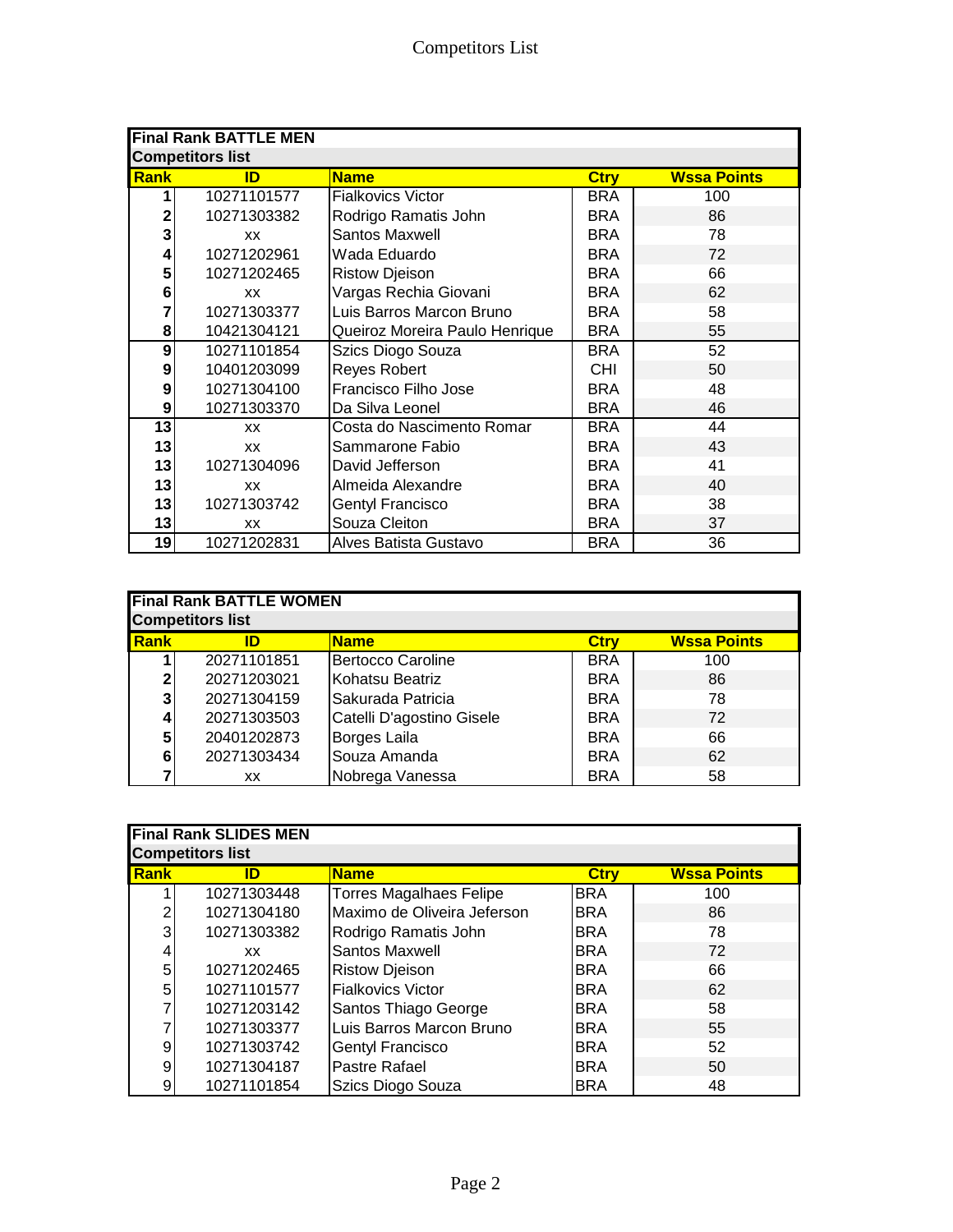| <b>Final Rank SLIDES WOMEN</b><br><b>Competitors list</b>        |             |                          |            |     |  |  |
|------------------------------------------------------------------|-------------|--------------------------|------------|-----|--|--|
| <b>I</b> Rank<br><b>Wssa Points</b><br><b>Name</b><br>Ctry<br>ID |             |                          |            |     |  |  |
|                                                                  | 20271304159 | Sakurada Patricia        | <b>BRA</b> | 100 |  |  |
| 2 <sub>1</sub>                                                   | 20271203021 | Kohatsu Beatriz          | <b>BRA</b> | 86  |  |  |
| $\overline{3}$                                                   | XХ          | Cavalheiro Camila        | <b>BRA</b> | 78  |  |  |
| $\vert$                                                          | 20271303449 | Mondoni Stephanie        | <b>BRA</b> | 72  |  |  |
| 5 <sub>l</sub>                                                   | 20271101851 | <b>Bertocco Caroline</b> | <b>BRA</b> | 66  |  |  |
| 5 <sub>l</sub>                                                   | 20271303434 | Souza Amanda             | <b>BRA</b> | 62  |  |  |

| <b>Final Rank JUMP MIXED</b><br><b>Competitors list</b> |     |                             |             |                  |  |
|---------------------------------------------------------|-----|-----------------------------|-------------|------------------|--|
| Rank                                                    | M/F | <b>Name</b>                 | <b>Ctry</b> | <b>Height</b>    |  |
|                                                         | M   | Pereira Ventura Henrique    | <b>BRA</b>  | 1,30m            |  |
| 2                                                       | М   | Luiz André                  | <b>BRA</b>  | 1,25m            |  |
| 3                                                       | M   | Souza Bruno                 | <b>BRA</b>  | 1,20m            |  |
| 4                                                       | М   | Patrick Silva Costa Trevory | <b>BRA</b>  | 1,20m            |  |
| 5                                                       | м   | Flãen Tadaieski Fabio       | <b>BRA</b>  | 1,15m            |  |
| 6                                                       | м   | Luis Barros Marcon Bruno    | <b>BRA</b>  | 1,10m            |  |
|                                                         | м   | <b>Ristow Djeison</b>       | <b>BRA</b>  | 1m               |  |
| 8                                                       | м   | Shibuya Bruno               | <b>BRA</b>  | 1 <sub>m</sub>   |  |
| 9                                                       | M   | <b>Gentyl Francisco</b>     | <b>BRA</b>  | 90cm             |  |
| 10                                                      | М   | <b>Fabio Sammarone Jose</b> | <b>BRA</b>  | 90 <sub>cm</sub> |  |
| 11                                                      | F   | Cavalheiro Camila           | <b>BRA</b>  | 80cm             |  |
| 12                                                      | F   | Souza Amanda                | <b>BRA</b>  | 80 <sub>cm</sub> |  |